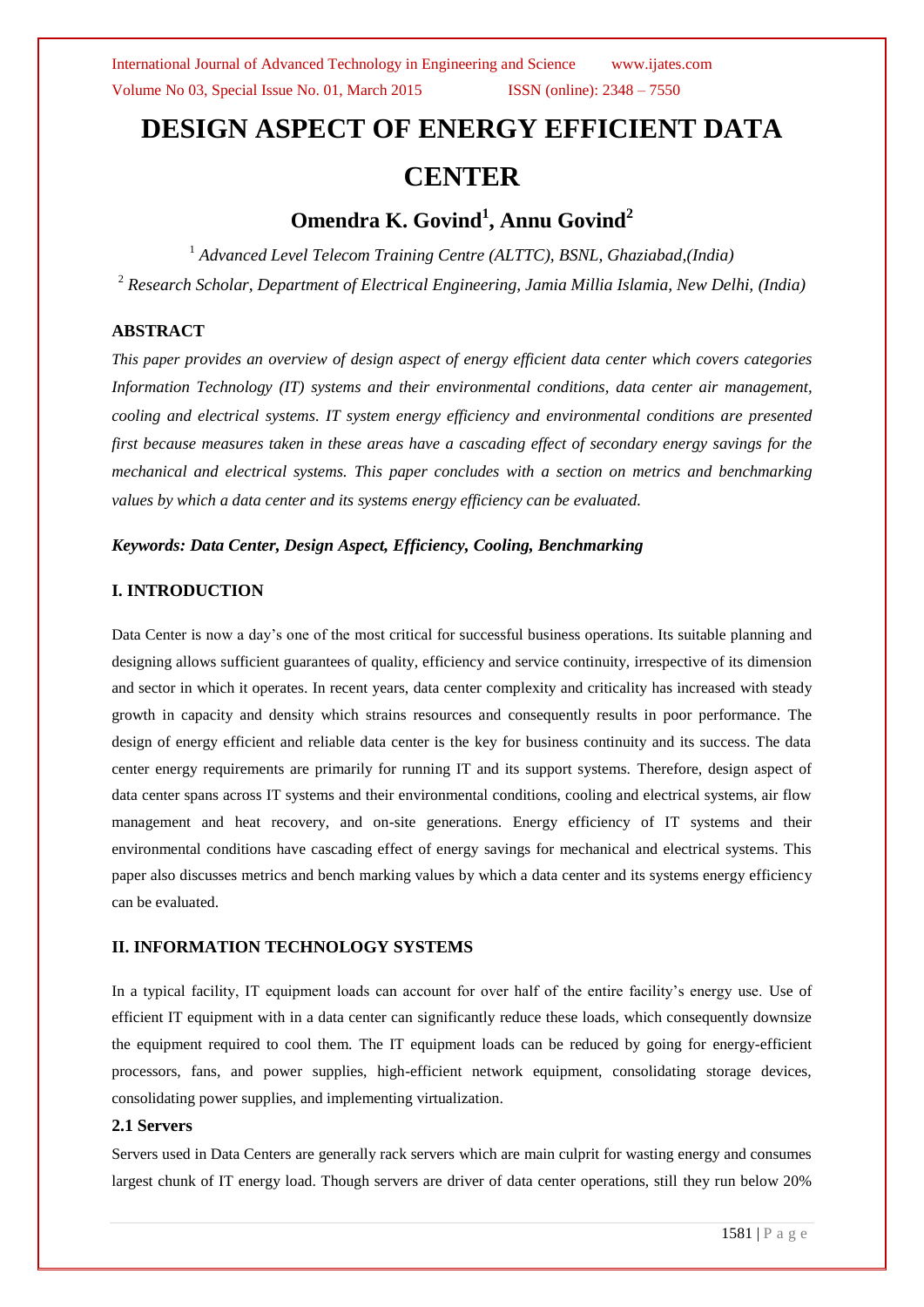utilizations most of the times and still draw full power. With the improvement of internal cooling systems and processors, servers are being made to minimize the wasted energy. One of the features available may include variable speed fans which can deliver sufficient cooling while running slower and thereby consuming less energy. It is also to mention that Energy star program recognised high efficiency servers will, on an average, be more efficient by 30% than the standard servers. Another approach will be IT power management by throttling down drive that will put idle servers to sleep while reducing power consumption on idle processors. However, many IT team fear that could negatively impact server reliability but, hardware is designed to handle tens of thousands of on-off cycles. Power drawn by servers can also be regulated by installing "power cycler" software, which on low demand can direct individual devices to power down. But this may cause potential power management risks like slower performance and possible system failure which should be assessed against the potential energy savings.

Energy efficiency can be achieved by using multi-core processors which offer improved performance within same power and cooling load and consolidate shared devices. However, graphic intensive applications and high computing require high speed single core design processor. Energy savings can be further achieved by integration and consolidating IT system redundancies. For example, integrated rack mounted power supplies will operate with higher load factor in comparison with individual power supplies. As shown in Fig.1, increment in load factor improves power supply efficiencies. By sharing other IT resources like CPUs, disk drives, and memory also optimizes electrical usage.



**Figure 1 Efficiencies at Varying Load Levels for Typical Power Supplies**

(Source: Quantitative Efficiency Analysis of Power Distribution Configurations for Data Centers, The Green Grid)

# **2.2 Storage Devices**

Power consumed by storage devices is roughly linear to the number of storage modules used. The redundancy level for storage needs to be rationalized and right-sized. By using storage consolidating technologies like Storage Area Network (SAN) and Network Attached Storage (NAS) transports data offline which is need not to be accessed readily. By keeping unneeded data offline reduces the data in production environment which results in less storage and CPU requirement that corresponds to lower requirement of cooling and power.

Further, utilization and efficiency can be improved by adopting thin provisioning technology. In this method of maximizing storage capacity utilization, storage is drawn from shared pool on an as-need basis in contrast to traditional storage system where fixed amount of anticipated storage capacity is allotted. This allows addition of extra physical capacity at the later stage when need arises.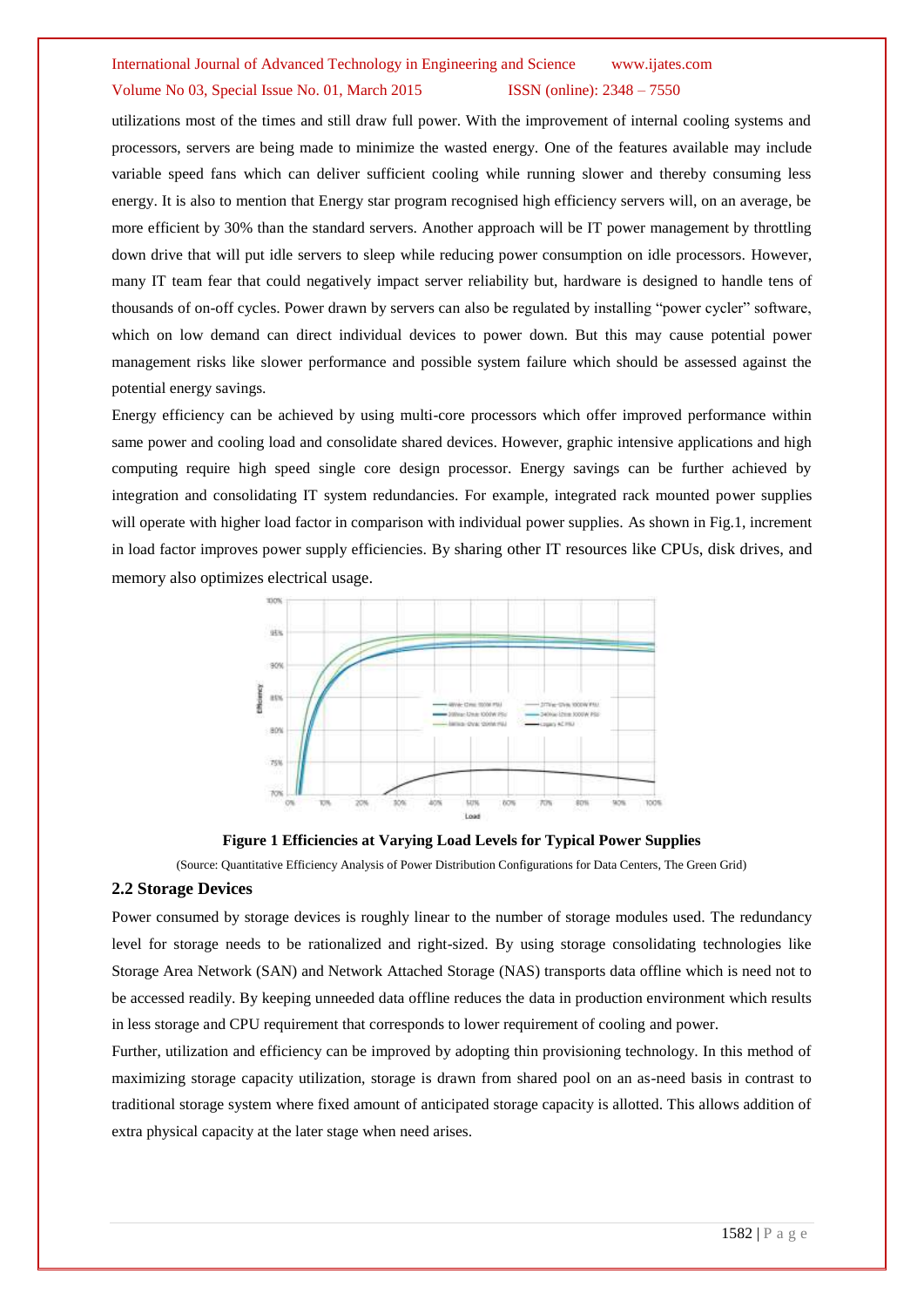## **2.3 Network Equipment**

As newer technologies network equipment can provide more throughput per unit of power consumed, active energy management measures can be adopted to reduce energy usage with the varied network demand. These measures include idle state logic, memory access algorithms, gate count optimization, and Input / Output buffer reduction. Increase of peak data transmission rates requires more power to transmit small amounts of data over time. By quickly switching the speed of the network links to the amount of data that is currently transmitted, efficiency of Ethernet network can be substantially improved.

## **2.4 Power Supplies**

Typical internal or rack mounted alternating current/direct current (AC-DC) power supplies converts AC power to DC power at efficiencies of around 60% to 70%. By using higher efficiency power supplies of 85% - 95%, will directly lower data center"s power consumption and indirectly reduce cooling system cost and rack overheating issues. The real operating load should also be considered for selecting power supplies that offers best efficiency at the most frequently expected load level. The optimal power supply load level is typically in the mid-range of its performance curve: around 40% to 60%, as shown in Fig.1.

As efficient power supplies usually have a minimal incremental cost at the server level. There are many certification programs that have standardized power supplies efficiencies. For example, the 80 PLUS program offers power supplies with efficiencies of 80% or greater at 20%, 50%, and 100% of their rated loads with true power factors of 0.9 or greater.

#### **2.5 Consolidation**

#### **2.5.1 Hardware Location**

The more efficient cooling system performance can be achieved by grouping together equipment with similar heat load densities and temperature requirements. Grouping equipment by their environmental requirements of temperature and humidity allows controlling of cooling system for each location to the least energy-intensive set points. This also applies for consolidating underutilized data center spaces to a centralized location which can improve data center efficiency by condensing the implementation to one location.

#### **2.5.2 Virtualization**

Virtualization is a method of running multiple independent virtual operating systems on a single physical system. It allows increase of server utilization. Virtualization allows combining of processing power of individual system onto fewer servers that operate at higher utilization. It will drastically reduce the number of servers in a data center, reducing required server power and consequently the size of the necessary cooling equipment. There are some overhead for implementation of virtualization, but results in higher saving and efficiency.

## **III. ENVIRONMENTAL CONDITIONS**

#### **3.1 Ashrae Guidelines and IT-Reliability**

Designing of cooling and air management systems in a data center requires a look at the standardized operating environments for equipment recommended by the American Society of Heating, Refrigerating and Air-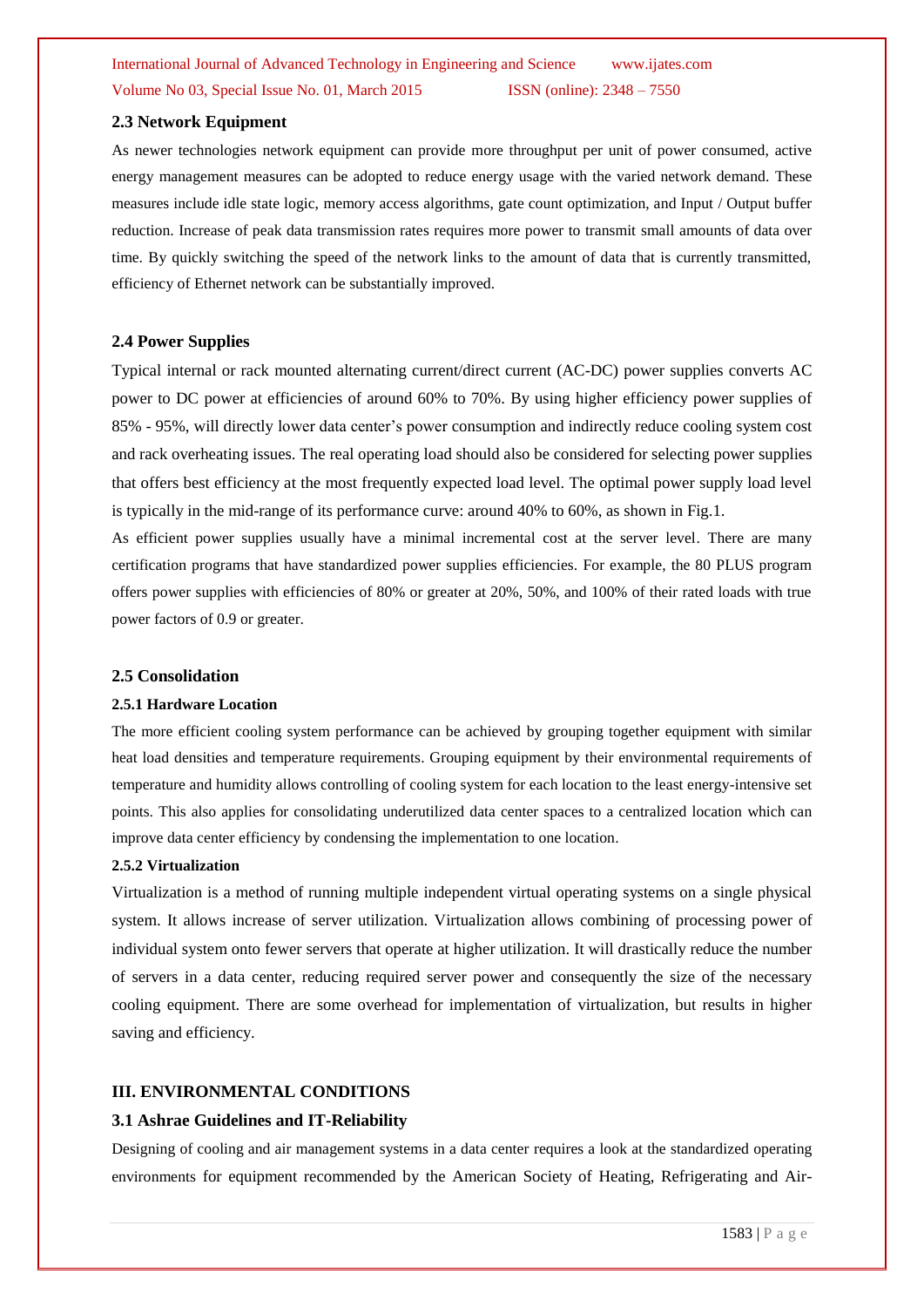Conditioning Engineers (ASHRAE) or Network Equipment Building System (NEBS). The recommended and allowable condition for Class 1 and 2 data centers are shown in Fig.2 and tabulated in Table 1.



**Figure 2 2009 ASHRAE Environmental Envelope for IT Equipment Air Intake Conditions (Source: Rumsey Engineers)**

| (Source: Kunisey Engineers) |                             |                         |                         |  |
|-----------------------------|-----------------------------|-------------------------|-------------------------|--|
|                             | and Class 2<br><b>Class</b> | Class 1 Allowable Range | Class 2 Allowable Range |  |
|                             | <b>Recommended Range</b>    |                         |                         |  |
| Low Temperature Limit       | $64.4^{\circ}$ FDB          | $59^{\circ}$ FDB        | $50^{\circ}$ FDB        |  |
| High Temperature Limit      | $80.6^{\circ}$ F DB         | 89.6°F DB               | $95^{\circ}$ FDB        |  |
| Low Moisture Limit          | $41.9^{\circ}$ F DP         | 20% RH                  | 20% RH                  |  |
| High Moisture Limit         | 60% RH & 59°F               | DP80% RH & 62.6°F       | DP80% RH & 69.8°F DP    |  |

**Table 1 ASHRAE Recommended and Allowable Inlet Air Conditions for Class 1 and 2 Data Centers** 

#### **(Source: Rumsey Engineers)**

The recommended environmental envelope is guidance for energy-efficient operation of data center while maintaining high reliability while allowable envelope outlines the environmental boundaries tested by equipment manufacturers for equipment functionality, not reliability.

# **IV. AIR MANAGEMENT**

The purpose of design and configuration of air management in a data center is to minimize or eliminate mixing of cooling air supplied to equipment and the hot air rejected from the equipment. Effective air management implementation minimizes the bypass of cooling air around rack intakes and the recirculation of heat exhaust back into rack intakes. When designed correctly, an air management system can reduce operating costs, reduce first cost equipment investment, increase the data center"s power density (Watts/ square foot), and reduce heat related processing interruptions or failures. A few key design issues include the configuration of equipment"s air intake and heat exhaust ports, the location of supply and returns, the large scale airflow patterns in the room, and the temperature set points of the airflow.

# **4.1 Implement Cable Management**

The obstructions in false flooring and false ceiling / overhead often interfere with cooling air distribution. This interference is undesirable as this can significantly reduce air flow being handled by air handlers and negatively affect the air distribution. Cable congestion in raised-floor plenums can sharply reduce the total airflow as well as degrade the airflow distribution through the perforated floor tiles. Both effects promote the development of undesirable hot spots. A minimum effective clear height of 2 feet must be provided for raised floor installations.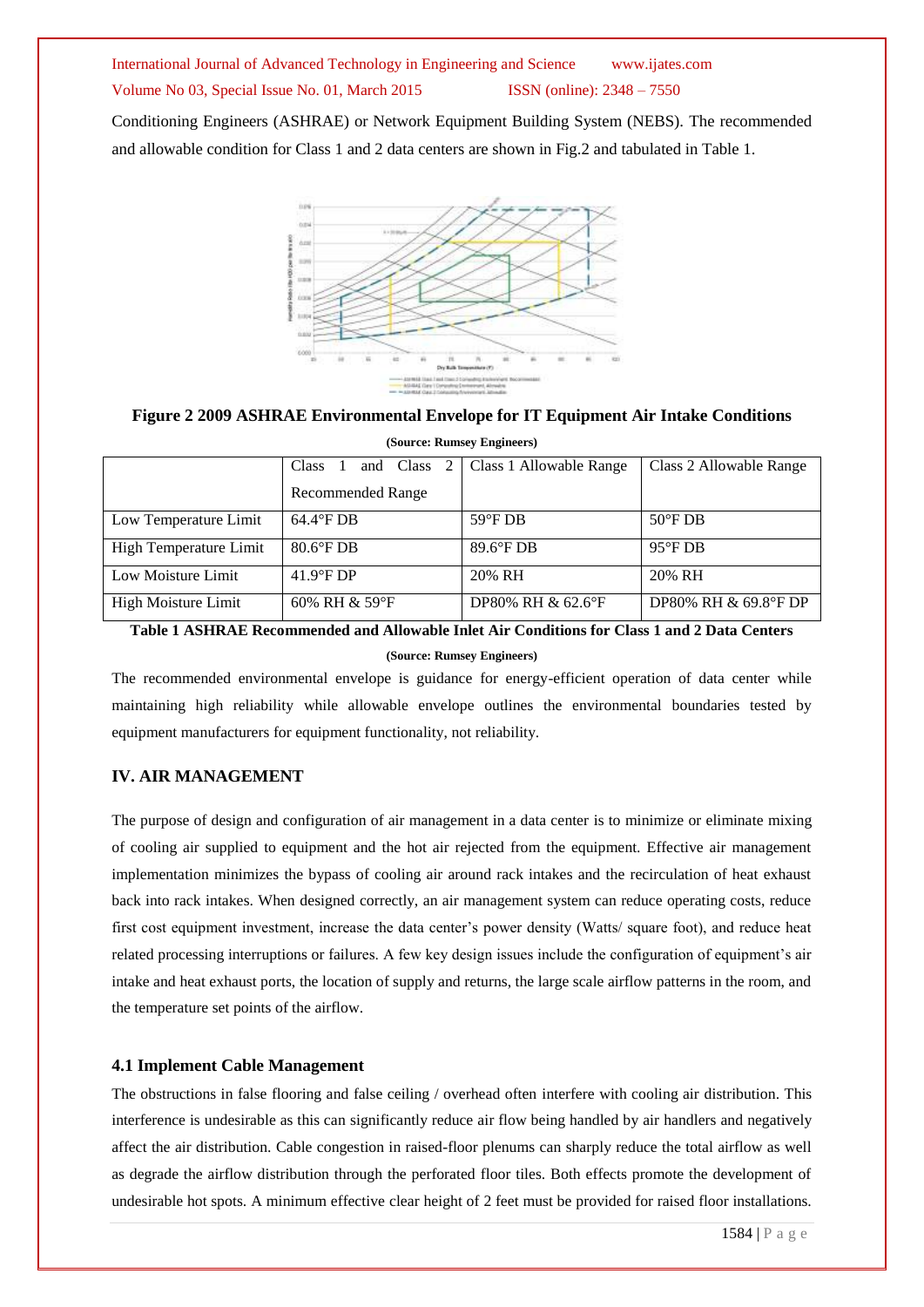Greater under floor clearance can help achieve a more uniform pressure distribution in some cases. A data center should have a cable management strategy to minimize air flow obstructions caused by cables and wiring and should target the entire cooling air flow path, including the rack-level IT equipment air intake and discharge areas as well as under-floor areas. Persistent cable management is a key component of maintaining effective air management.

# **4.2 Aisle Separation and Containment**

When equipment racks and the cooling system are designed to prevent mixing of the hot rack exhaust air and the cool supply air into the racks is called basic hot aisle/cold aisle configuration is created. In this quipment is laid out in rows of racks with alternating cold (rack air intake side) and hot (rack air heat exhaust side) aisles between them. Strict hot aisle/cold aisle configurations can significantly increase the air-side cooling capacity of a data center"s cooling system. All equipment rows of racks are placed back-to-back, and holes through the rack (vacant equipment slots) are blocked off on the intake side to create barriers that reduce recirculation, as shown in Figure 3 below. Additionally, cable openings in raised floors and ceilings should be sealed as tightly as possible. With proper isolation, the temperature of the hot aisle no longer impacts the temperature of the racks or the reliable operation of the data center; the hot aisle becomes a heat exhaust. The air-side cooling system is configured to supply cold air exclusively to the cold aisles and pull return air only from the hot aisles.





 **Figure 3 Example of Hot Aisle/Cold Figure 4 Sealed Hot Aisle/Cold**



The hot rack exhaust air is not mixed with cooling supply air and, therefore, can be directly returned to the air handler through various collection schemes, returning air at a higher temperature. Further improvements can be achieved by using flexible plastic barriers, such as strip curtains to seal the space between the tops of the rack and air return location while allowing flexibility in accessing, operating, and maintaining the computer equipment below as shown in Fig.4.

# **4.3 Optimize Supply and Return Air Configuration**

Hot aisle/cold aisle configurations can be served by overhead or under-floor air distribution systems. When an overhead system is used, supply outlets that "dump" the air directly down should be used in place of traditional office diffusers that throw air to the sides, which results in undesirable mixing and recirculation with the hot aisles. The diffusers should be located directly in front of racks, above the cold aisle and temperature monitoring to control the air handlers should be located in areas in front of the computer equipment.

In under-floor air supply systems, under-floor plenum often serves both as a duct and a wiring chase. Coordination throughout design and into construction and operation throughout the life of the center is necessary since paths for airflow can be blocked by electrical or data trays and conduit. The location of supply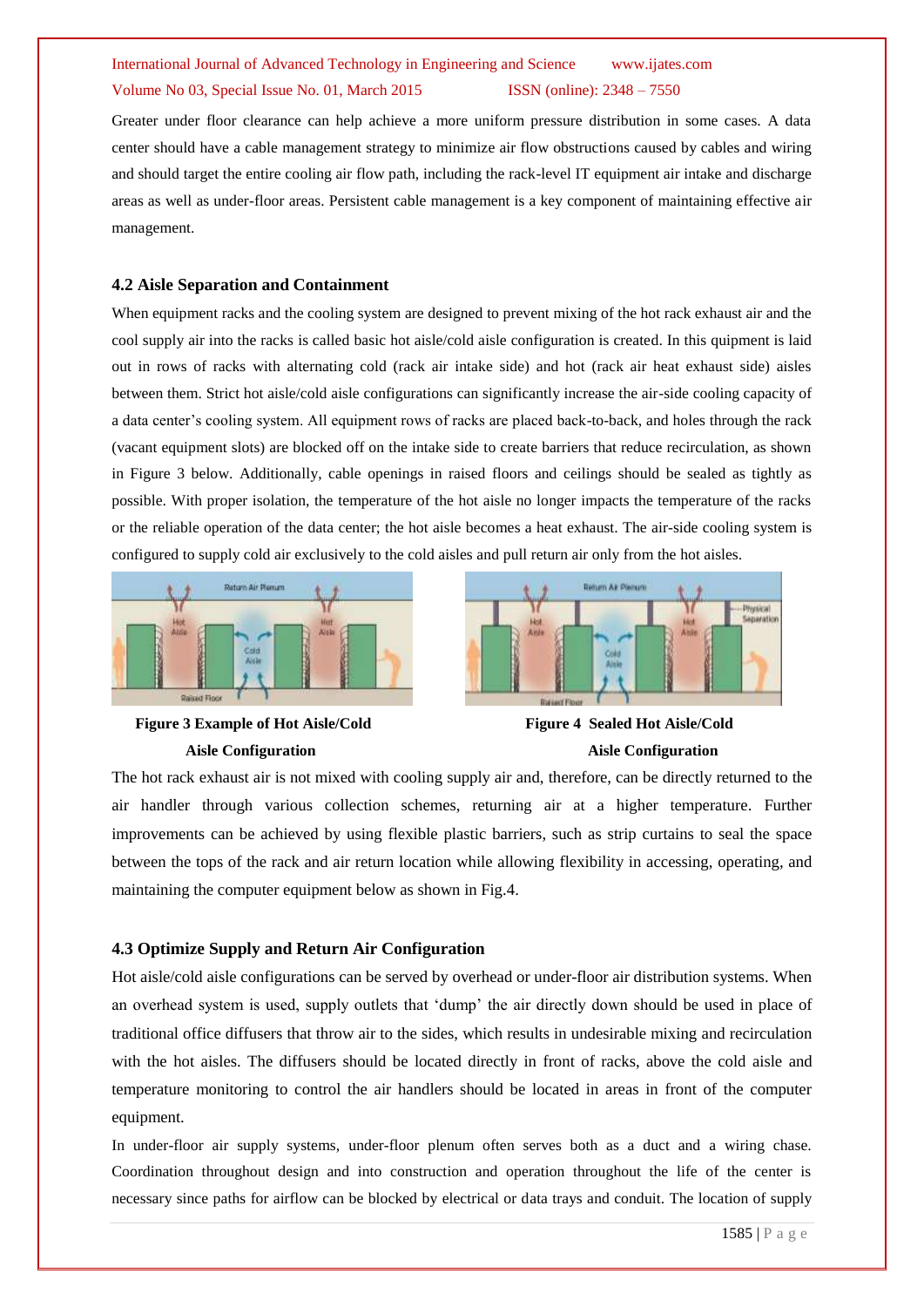tiles needs to be carefully considered to prevent short circuiting of supply air and checked periodically if users are likely to reconfigure them.

#### **4.4 Raising Temperature Set Points**

Higher supply air temperature and a higher difference between the return air and supply air temperatures increases the maximum load density possible in the space and can help reduce the size of the air-side cooling equipment required, particularly when lower-cost mass produced package air handling units are used. The lower required supply airflow due to raising the air-side temperature difference provides the opportunity for fan energy savings. Additionally, the lower supply airflow can ease the implementation of an air-side economizer by reducing the sizes of the penetrations required for outside air intake and heat exhaust.

## **V. COOLING SYSTEMS**

When beginning the design process and equipment selections for cooling systems, it is important to always consider initial and future loads.

#### **5.1 Direct Expansion (DX) Systems**

Packaged DX air conditioners likely compose the most common type of cooling equipment for smaller data centers. These units are generally available as off-the-shelf equipment from manufacturers, commonly described as CRAC units. An enhancement to the air-cooled condenser is a device which sprays water over the condenser coils. The evaporative cooling provided by the water spray improves the heat rejection efficiency of the DX unit. Additionally, these units are commonly offered with air-side economizers.

# **5.2 Air Handlers**

Better performance can be achieved with specifically designed central air handler systems. A centralized system offers many advantages like they use larger motors and fans that tend to be more efficient. They are also well suited for variable volume operation through the use of VSDs and maximize efficiency at part-loads. It also has maintenance benefits, and the reduced footprint. Implementation of an airside economizer system is simplified with a central air handler system. Optimized air management, such as that provided by hot aisle/cold aisle configurations, is also easily implemented with a ducted central system.

#### **5.3 High-Efficiency Chilled Water Systems**

Use efficient water-cooled chillers in a central chilled water plant. A high-efficiency VFD-equipped chiller with an appropriate condenser water reset is typically the most efficient cooling option for large facilities. Chiller part-load efficiency should be considered since data center often operate at less than peak capacity. Chiller partload efficiencies can be optimized with variable frequency driven compressors, high evaporator temperatures and low entering condenser water temperatures.

#### **5.4 Free Cooling**

The cooling load for a data center is independent of the outdoor air temperature. However, a proper engineering evaluation of the local climate conditions must be completed to evaluate whether this is the case for a specific data center. Due to the humidity and contamination concerns associated with data centers, careful control and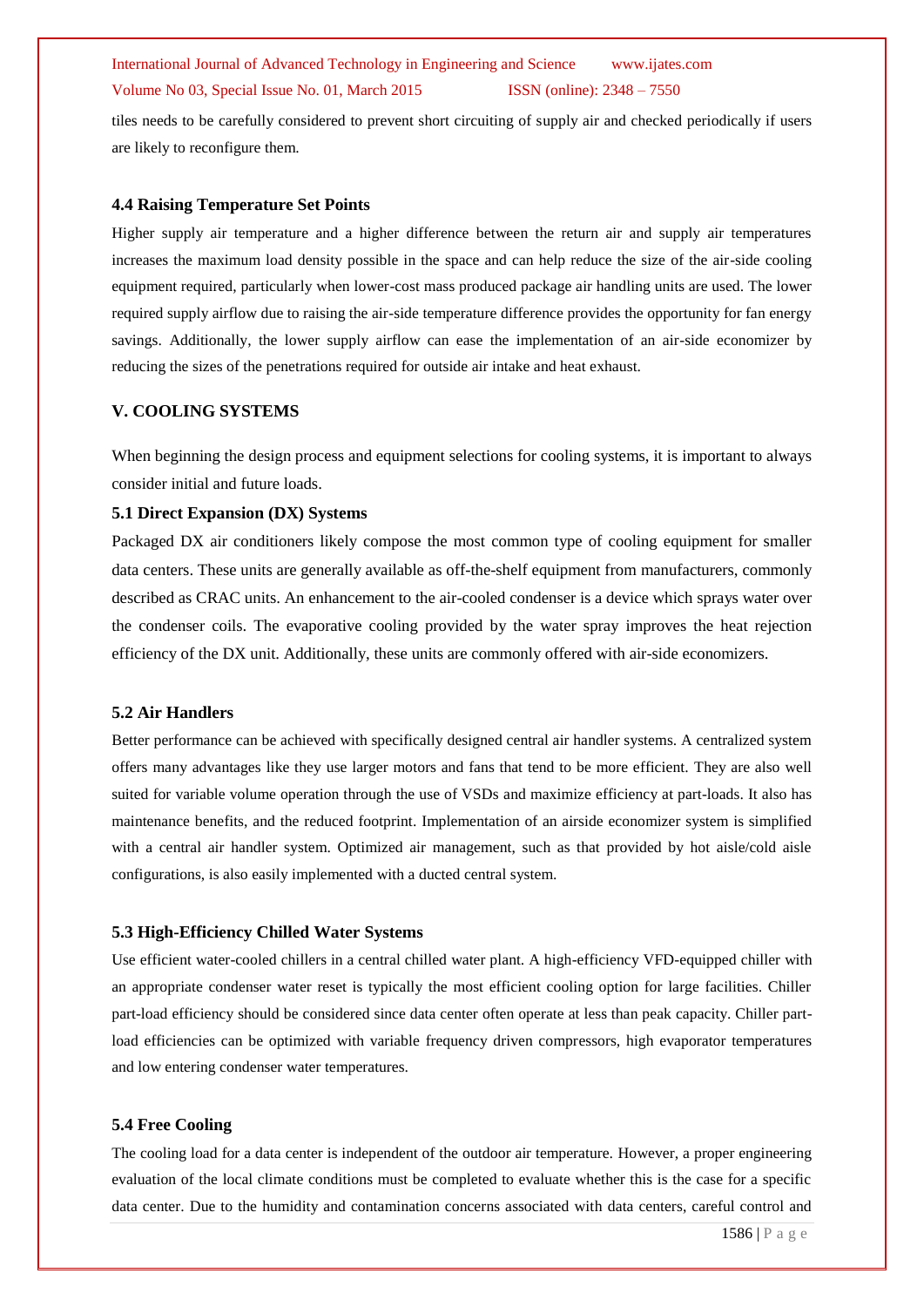#### International Journal of Advanced Technology in Engineering and Science www.ijates.com

#### Volume No 03, Special Issue No. 01, March 2015 ISSN (online): 2348 – 7550

design work may be required to ensure that cooling savings are not lost because of excessive humidification and filtration requirements, respectively.

#### **VI. ELECTRICAL SYSTEMS**

Similar to cooling systems, it is important to always consider initial and future loads, in particular part- and lowload conditions, when designing and selecting equipment for a data center's electrical system.

#### **6.1 Power Distribution**

In Data center, typically have an electrical power distribution path consisting of the utility service, switchboard, switchgear, alternate power sources, paralleling equipment for redundancy, and auxiliary conditioning equipment. These components each have a heat output that is tied directly to the load in the data center. Efficiencies can range widely between manufacturers and variations in how the equipment is designed. However, operating efficiencies can be controlled and optimized through thoughtful selection of :

#### **6.1.2 Uninterruptible Power Supplies**

UPS systems provide backup power to data centers, and can be based on battery banks, rotary machines, fuel cells, or other technologies. A portion of all the power supplied to the UPS to operate the data center equipment is lost to inefficiencies in the system. To minimize these losses, first evaluate requires a UPS system. Increasing the UPS system efficiency offers direct, 24-hour-a-day energy savings, both within the UPS itself and indirectly through lower heat loads and even reduced building transformer losses. Evaluate the need for power conditioning. Line interactive systems often provide enough power conditioning for servers at a higher efficiency than typical double conversion UPS systems.

#### **6.1.3 Power Distribution Units**

A PDU passes conditioned power to provide reliable power distribution to multiple pieces of equipment. Maintaining a higher voltage in the source power lines fed from a UPS or generator allows for a PDU to be located more centrally within a data center. As a result, the conductor lengths from the PDU to the equipment are reduced and less power is lost in the form of heat.

#### **6.1.4 Distribution Voltage Options**

Another source of electrical power loss for both AC and DC distribution is that of the conversions required from the original voltage supplied by the to that of the voltage at each individual device within the data center (usually a low voltage around 120V AC to 240V AC). In order to provide electrical power in the most energyefficient manner possible:

- Minimize the resistance by increasing the cross-sectional area of the distribution path and making it as short as possible.
- Maintain a higher voltage for as long as possible to minimize the current.
- Use switch-mode transistors for power conditioning.
- Locate all voltage regulators close to the load to minimize distribution losses at lower voltages.

#### **6.1.5 DC Power**

In a conventional data center power is supplied from the grid as AC power and distributed throughout the data center infrastructure as AC power. However, most of the electrical components within the data center, as well as the batteries storing the backup power in the UPS system, require DC power. As a result, the power must go through multiple conversions resulting in power loss and wasted energy. One way to reduce the number of times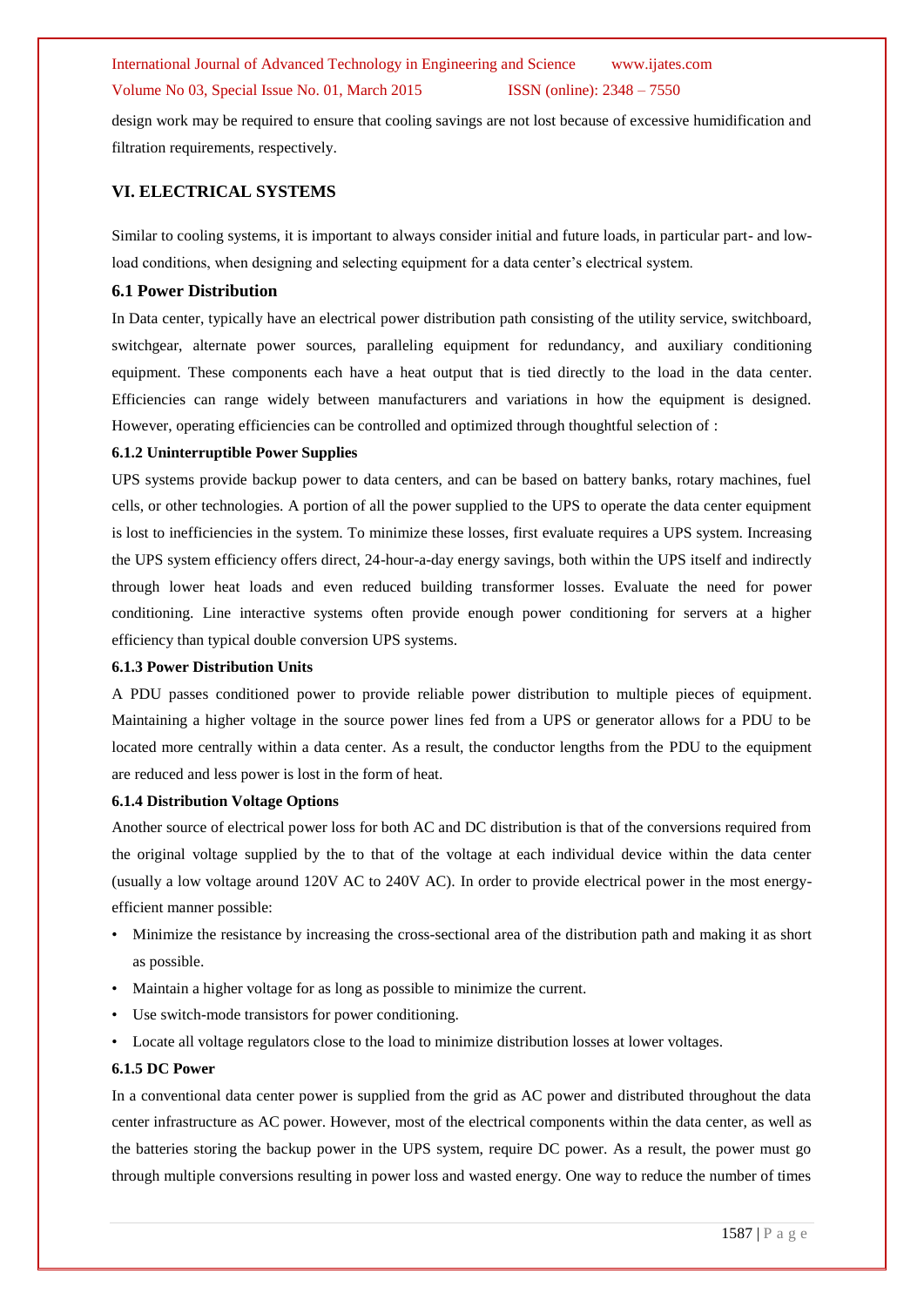Volume No 03, Special Issue No. 01, March 2015 ISSN (online): 2348 – 7550

power needs to be converted is by utilizing a DC power distribution which may involve significantly higher cost.

#### **6.1.6 Lighting**

Data center spaces are not uniformly occupied and, therefore, do not require full illumination during all hours of the year. UPS, battery and switch gear rooms are examples of spaces that are infrequently occupied. Therefore, zone based occupancy sensors throughout a data center can have a significant impact on reducing the lighting electrical use. Careful selection of an efficient lighting, lamps and ballasts will also reduce not only the lighting electrical usage but also the load on the cooling system.

## **VII. DATA CENTER METRICS AND BENCHMARKING**

Energy efficiency metrics and benchmarks can be used to track the performance of and identify potential opportunities to reduce energy use in data centers.

#### **7.1 Power Usage Effectiveness (PUE)**

PUE is defined as the ratio of the total power to run the data center facility to the total power drawn by all IT equipment:

| $PUE=-$ | <b>Total Facility Power</b> |
|---------|-----------------------------|
|         | IT Equipment Power          |

| Standard Good | <b>Better</b> |
|---------------|---------------|
| 20            |               |

An average data center has a PUE of 2.0; however, several recent super-efficient data centers have been known to achieve a PUE as low as 1.1.

#### **7.2 Data Center Infrastructure Efficiency (DCiE)**

DCiE is defined as the ratio of the total power drawn by all IT equipment to the total power to run the data center facility, or the inverse of the PUE:

 $PUE = \frac{Total Facility Power}{IT Equipment Power}$ 

| Standard   Good |    | <b>Better</b> |
|-----------------|----|---------------|
| 2.0             | 14 |               |

PUE and DCiE are defined with respect to site power draw. These donot define overall efficiency of an entire data center. These metrics could be alternatively defined using units of average annual power or annual energy (kWh) rather than an instantaneous power draw (kW).

## **7.3 Source PUE**

This is defined with reference to source energy.

 $Source\ PUE = \frac{Total\ Facility\ Energy\ (kWh)}{UPS\ Energy\ (kWh)}$ 

#### **7.4 Energy Reuse Effectiveness (ERE)**

ERE is defined as the ratio of the total energy to run the data center facility minus the reuse energy to the total energy drawn by all IT equipment:

 $\frac{Cooling + Power + Lighting + IT - Reuse Energy}{UPIT Equipment Energy}$  $ERE =$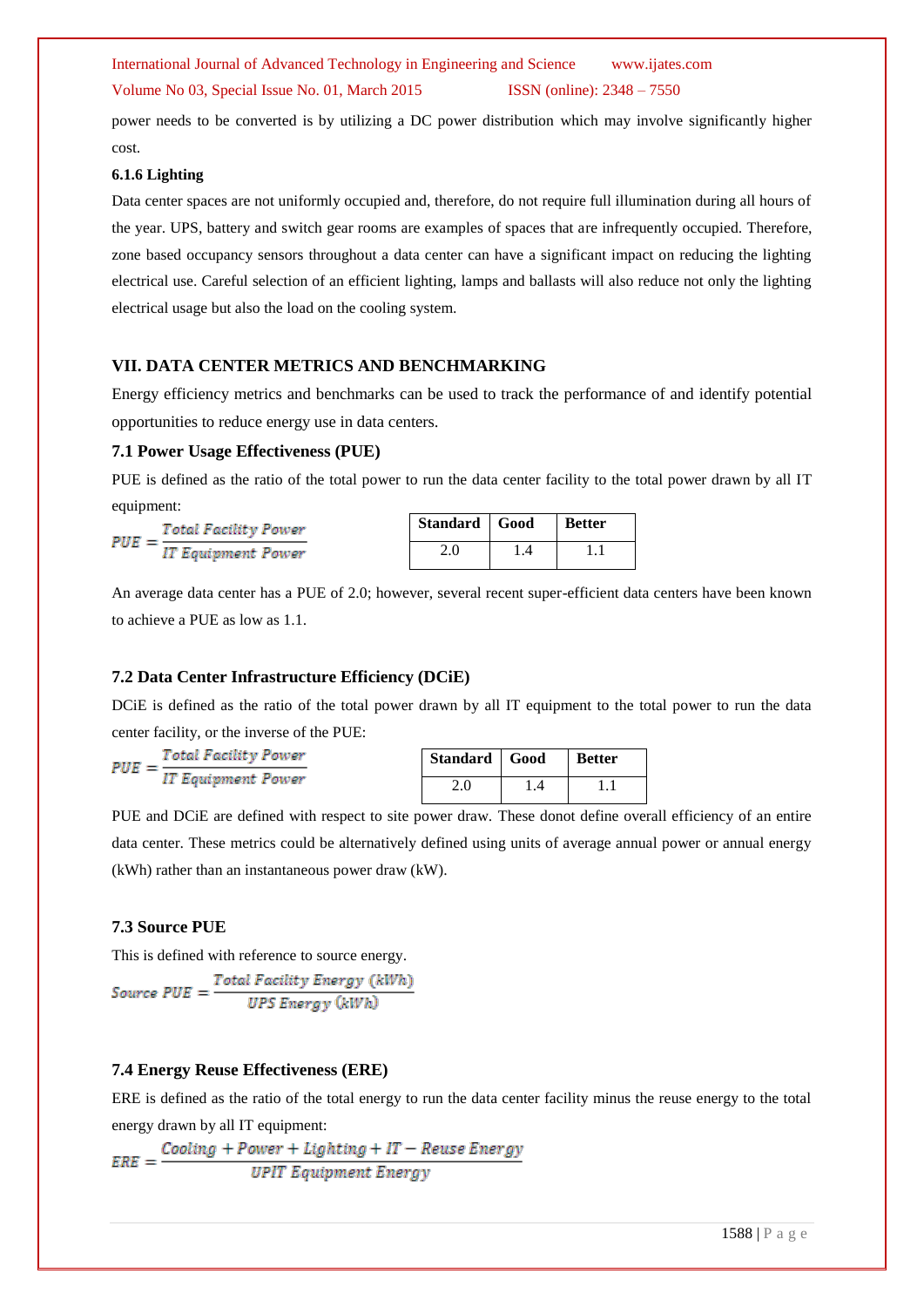An ERE of 0 means that 100% of the energy brought into the data center is reused elsewhere, outside of the data center control volume.

#### **7.5 Rack Cooling Index (RCI) and Return Temperature Index (RTI)**

RCI measures how effectively equipment racks are cooled according to equipment intake temperature guidelines established by ASHRAE/NEBS. By using the difference between the allowable and recommended intake temperatures from the ASHRAE Class 1 (2008) guidelines, the maximum (RCIHI) and minimum (RCILO) limits for the RCI are defined as follows:

$$
RCI_{HI} = \left[1 - \frac{\sum\limits_{T_s > 80}(T_x - 80)}{(90 - 80)n}\right] \times 100 \, [ \% \, ] \qquad RCI_{LO} = \left[1 - \frac{\sum\limits_{T_s < 65} (65 - T_x)}{(65 - 59)n}\right] \times 100 \, [ \% \, ]
$$

where,

 $Tx = Mean$  temperature at equipment intake x  $n = Total$  number of intakes.

An RCI of 100% represents ideal conditions for the equipment, with no over or under temperatures. An RCI < 90% is often considered to portray poor conditions.

# **7.6 RTI**

RTI evaluates the energy performance of the air management system. RTI is defined as:

$$
RTI = \frac{\Delta T_{AHU}}{\Delta T_{EOUIP}} \times 100\%
$$

where, Δ TAHU is the typical (airflow weighted) air handler temperature drop Δ TEQUIP is the typical (airflow weighted) IT equipment temperature rise.

The RCI and RTI parameters allow an objective method of measuring the overall performance of a data center air management system. They should be used in tandem to ensure the best possible design.

#### **VIII. CONCLUSION**

The Data Center is a complex system which requires thorough knowledge of different aspect of its design. These different areas are interrelated with each other and the impact others performance in reference to energy efficiency. It is also inferred that consideration of load while designing also plays role in overall dimensioning and achievement of required efficiency level.

# **REFERENCES**

- 1. *Design Recommendations for High Performance Data Centers,* Rocky Mountain Institute, 2003.
- 2. *High Performance Data Centers – A Design Guidelines Sourcebook.* Pacific Gas and Electric, 2006. http://hightech.lbl.gov/documents/data\_centers/06\_datacenters-pge.pdf.
- 3. *Best Practices for Datacom Facility Energy Efficiency.* ASHRAE Datacom Series, 2008.
- 4. Efficiency of Power Supplies in the Active Mode. EPRI. http://www.efficientpowersupplies.org.
- 5. 80 PLUS® Energy-Efficient Technology Solutions. http://www.80plus.org.
- 6. *Program Requirements for Computer Servers, Version 1.0.* Energy Star, 2009.
- 7. *Data Processing and Electronic Areas,* Chapter 17. ASHRAE HVAC Applications, 2007.